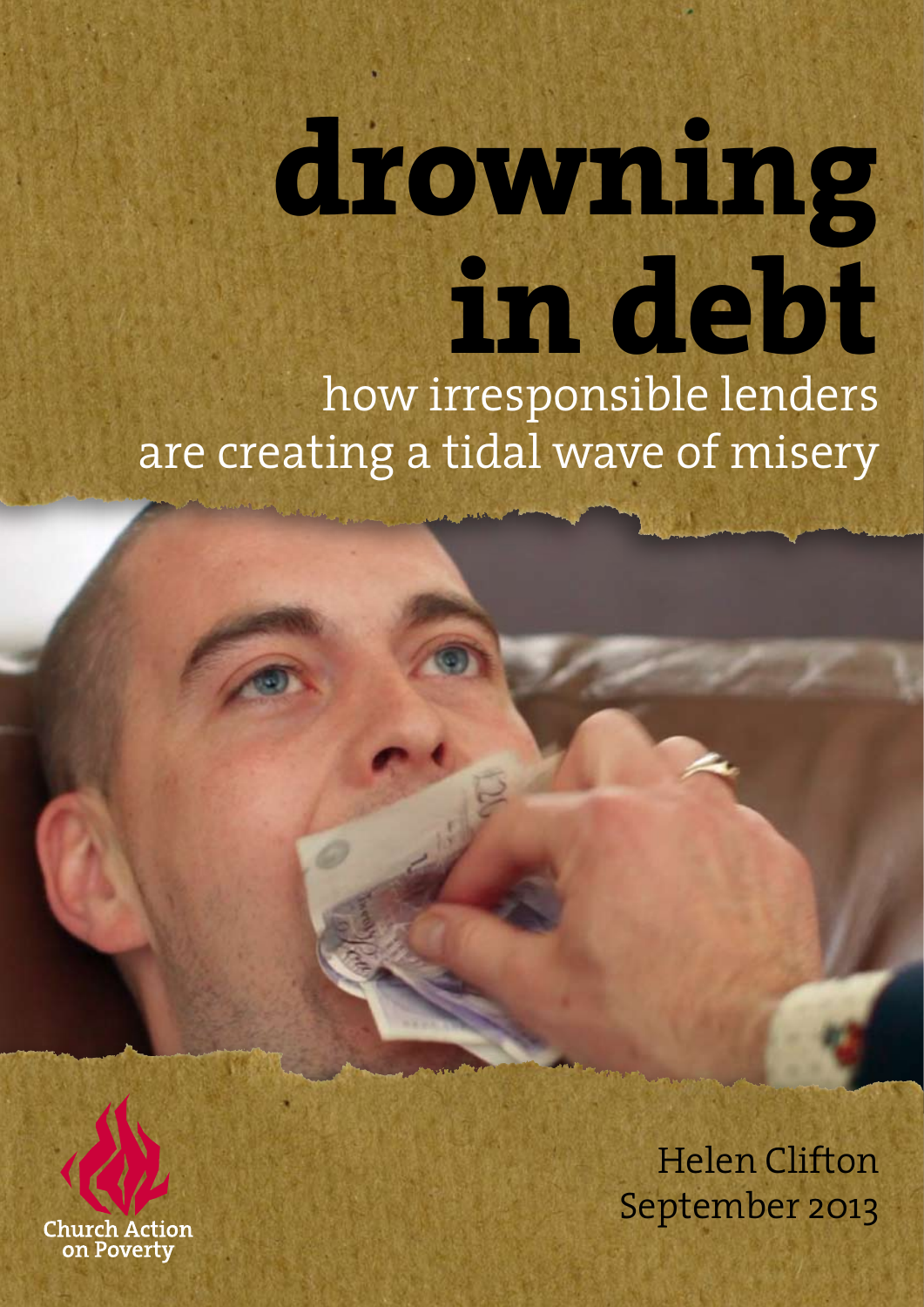# Acknowledgements

**Church Action on Poverty** is a national ecumenical Christian social justice charity, committed to tackling poverty in the UK. We work in partnership with churches and with people in poverty themselves to find solutions to poverty, locally, nationally and globally. Further information can be found at www.churchpoverty.org.uk. Registered charity number 1079986. Company limited by guarantee, registered in England and Wales, number 3780243.

This report was researched and written by Helen Clifton, based on research undertaken by Damon Gibbons, the Centre for Responsible Credit, Church Action on Poverty and Thrive Teesside, with funding from Friends Provident Foundation.

Many thanks to Damon Gibbons at the Centre for Responsible Credit ( www.responsible-credit.org.uk) for both his reports, 'Does increased data sharing really benefit low-income consumers?' and 'Improving Practice in the Rent to Own Market', both of which have formed the basis of this report. Thanks also to Tom Warren at the Bureau of Investigative Journalism (www.thebureauinvestigates.com) for allowing us to use his research on payday loan companies. And finally, many, many thanks to the dedicated and passionate Thrive staff and volunteers, whose commitment and hard campaigning has secured significant and wideranging reform in the high-cost credit sector.

This report was first published by Church Action on Poverty in September 2013.

Church Action on Poverty, Dale House, 35 Dale Street, Manchester M1 2HF

The report, and other resources on debt and credit, are available at www.church-poverty.org. uk/foodfuelfinance.

This report is published under a Creative Commons Licence CC-BY-NC-ND. This means that you are free to share (copy, distribute and transmit) the report, under the following conditions:

- **Attribution**. You must indicate that the report is by Church Action on Poverty, and can be downloaded from www.church-poverty.org.uk/foodfuelfinance (but not in any way that suggests that Church Action on Poverty endorses you or your use of the material).
- **Non-commercial.** You may not use the material for commercial purposes.

**No derivative works.** You may not alter, transform, or build upon the material.

For any reuse or distribution, you must make clear to others the license terms of this work.

Any of the above conditions can be waived if you get permission from Church Action on Poverty.

Nothing in this licence impairs or restricts the author's moral rights.

Your fair dealing and other rights are in no way affected by the above. *This is a human-readable summary of the Creative Commons Legal Code* 

*(see http://creativecommons.org/licenses/by-nc-nd/3.0/legalcode).*

### Contents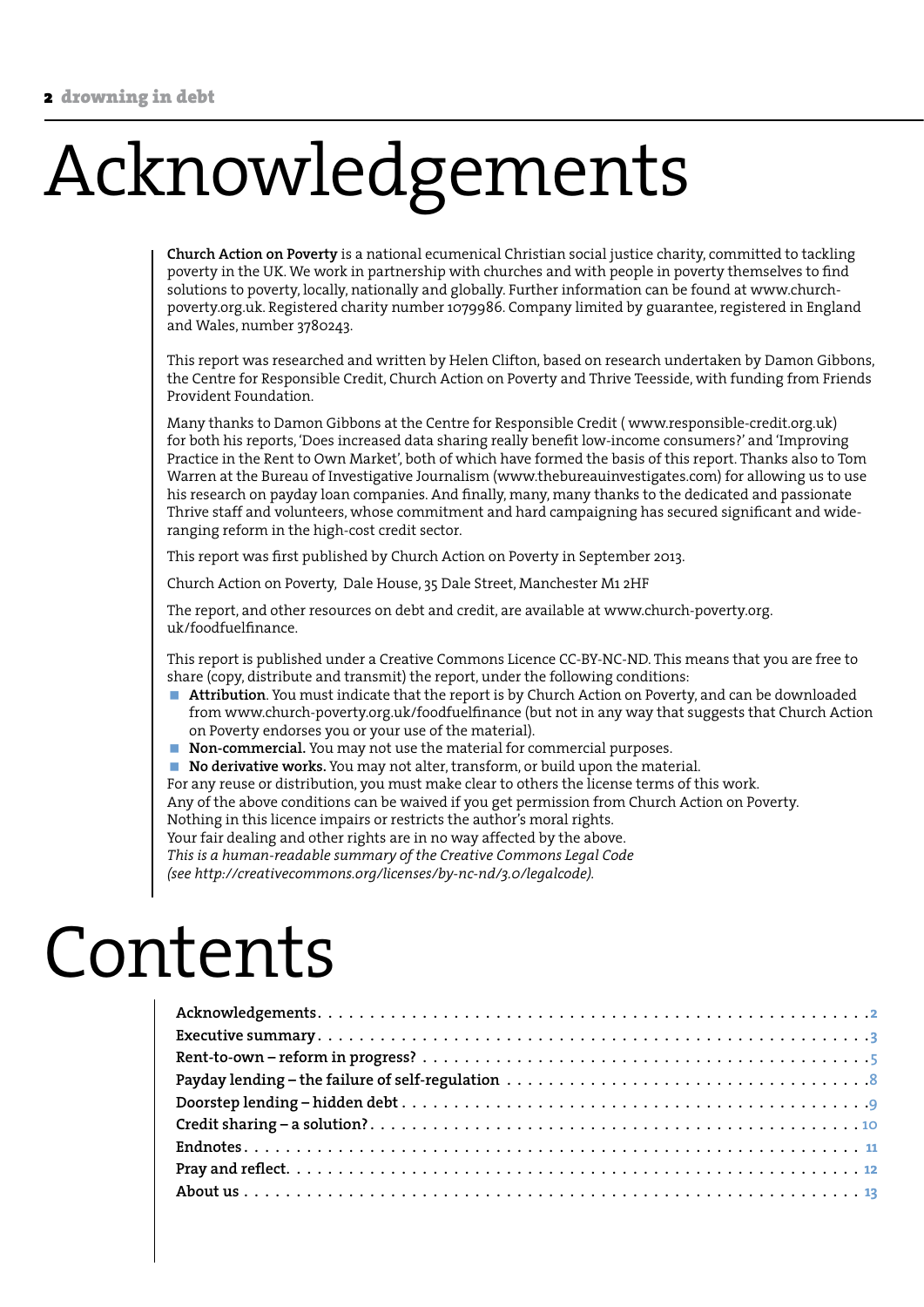### Executive summary

- Poorer households have been hit hard by the financial crisis. Yet we are definitely not 'all in this together'.<br>■ In fact, for the high-cost lenders home credit or door-to-door money-lenders, the rent-to-own (RTO) sec and payday lenders – this is boom time. The UK high-cost credit market is now worth over £7.5 billion.  $\overline{\phantom{a}}$
- The rent-to-own (RTO) sector has more than doubled its pre-tax profits over the last three years, **from £9.83 million to £19.7 million,** by selling basic appliances, furniture, and white goods to hard-up families at inflated prices with interest rates of up to **70%.**  $\sim$
- A six-seater sofa from Sofaland costs **£660** while the equivalent item from BrightHouse costs **£2113.26.** Add on BrightHouse's 64.7% interest, and this sofa ends up costing **£4056.00 – six times** the price of the Sofaland equivalent, and **nine times** the cost of a similar item on eBay.  $\sim$
- As the recession forces mainstream retailers to shut down their stores, with electronics giant Dixons planning to close 60 shops as losses continue, RTO market leaders **BrightHouse** are increasingly dominating the high street. The number of RTO shops across the country has **roughly doubled** since the recession began, from **179** in 2008 to **344** now.  $\mathcal{C}$
- Yet against this backdrop of enormous profits and expanding markets, the people who are fuelling this boom continue to struggle to pay for the most basic amenities. m.
- The median wage in Britain is now £3,300 less than it was in 2006–07, and the cost of ordinary food, clothes and leisure facilities has increased by 25 per cent since 2008. Welfare reform and increasing taxes mean every UK household is now £1,500 a year worse off.1  $\mathcal{C}$
- Affordable credit has become more difficult to access since the recession. Some 7.8 million people nationally are unable to access bank loans or credit cards – and one in 10 don't even have a current account.  $\mathcal{C}$
- The situation is made even worse by the Government's decision to almost halve local authority crisis funding, from £329 million in 2010–11 to £178 million in 2013–14.3 m.
- People who are benefit-dependent, without savings, on a low income or with a bad credit history are reliant on the RTO and high-cost credit sector to furnish their homes or buy essential appliances like washing machines, cookers, and fridges. m.
- Church Action on Poverty partner Thrive and the Centre for Responsible Credit have worked with dozens of high-cost credit customers, who say they need to be able to access credit – but at a reasonable cost. П
- Low-income customers without access to credit are forced to pay far more for finance, food and fuel. Nationally, this 'poverty premium' is equivalent to £4 billion a year.  $\mathcal{C}$
- We believe it is time the **WHOLE** of the high-cost credit sector started to properly share the data that will enable their customers to access cheaper, mainstream credit, so they are no longer trapped in a destructive cycle of debt.  $\mathcal{C}$
- We have successfully negotiated with RTO leaders BrightHouse, PerfectHome and Buy As You View to secure a number of important reforms that include a **commitment to data sharing, lower default charges, lower interest rates of 24.9%, more flexible payment options, and independent debt advice.**  $\mathcal{C}$
- **These changes have improved the lives of almost 400,000 lowincome customers.** We believe this shows that the high-cost credit sector can change. But there are still huge barriers to be overcome.  $\mathcal{C}$
- From April 2014, the Financial Conduct Authority (FCA) will take over responsibility for regulating the high-cost credit market from the Office of Fair Trading. The FCA will have the power to cap loans and revoke licences.
- The FCA has already introduced new rules that to ensure that, from July 2014, only those who can afford to repay a payday loan will be granted one, as well as new restrictions on the rolling over of loans and withdrawals of cash from borrowers' accounts. ×
- The Government continues to reject calls for a cap on the interest rates that firms can charge borrowers.4 However, we believe it is crucial that the FCA uses their new powers to place firm limits on what the high-cost credit sector can charge.  $\mathcal{C}$
- Otherwise, millions more will needlessly sink further into debt.

#### **Recommendations**

Nobody should ever have to use more than a third of their gross income to repay high-cost lenders

0000000000000000

- **Lenders should share** data so that they can check borrowers' income and other commitments before lending
- **Lenders who break these** rules should lose their licences.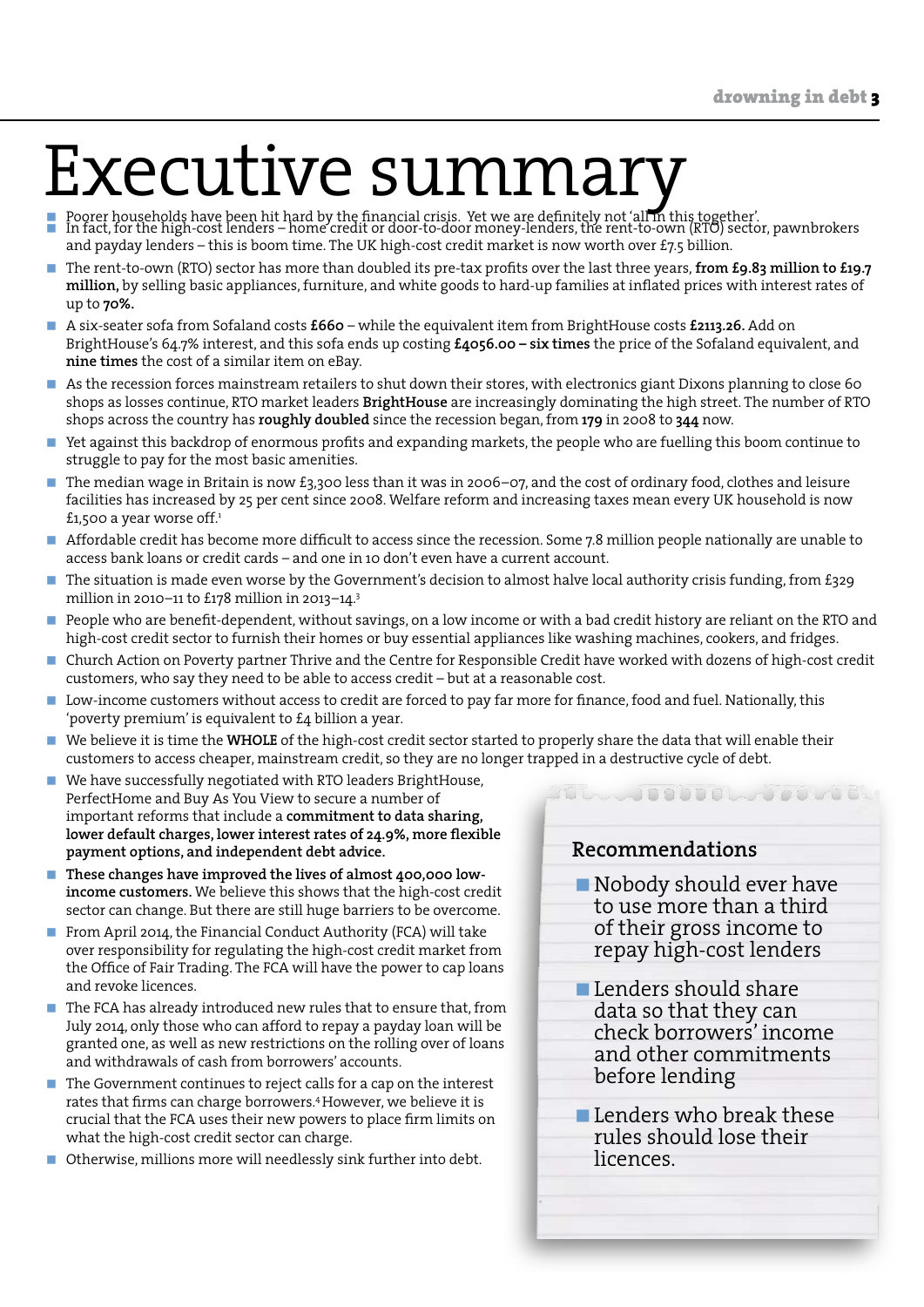### Rent-to-own – reform in progress?



RTO agreements are attractive because they spread the purchase cost over a number of years, and therefore allow poorer customers, including many in receipt of income-related benefits, to obtain goods without having to save.

However, whilst weekly repayments are low, the length of agreements, high interest rates, high cash markups on goods and additional charges for optional insurance and service cover mean that goods end up costing up to **six times** more than what they should.

In addition, pricing is often misleading and customers are unclear as to what exactly they have to pay back. The Office of Fair Trading has stated there is 'a lack of transparency' in the pricing of RTO agreements.

#### **Negotiations**

In 2011, Church Action on Poverty partner Thrive, a community organising project based in Stockton-on-Tees, started receiving reports that local people dependent on the RTO sector were being exploited and were spiralling into debt.

Thrive launched a hard-hitting campaign against the sector. Eventually, the leading RTO lenders BrightHouse, Buy As You View (BAYV), and PerfectHome agreed to enter into negotiations with Thrive and the Centre for Responsible Credit.

The hard work paid off. Following a series of meetings, the sector has agreed to a new customer charter, which commits them to:

- **Ensure that cash prices for goods are competitive with others in the sector**
- Use mystery shoppers to evaluate how prices are explained to their customers
- **Limit default charges**
- **Provide a range of payment options and offer discounts to those who pay by direct debits**
- Offer free independent debt advice and have clear policies in place for those who are struggling
- Develop clear policies for future complaints handling
- $\blacksquare$  Provide clear annual accounts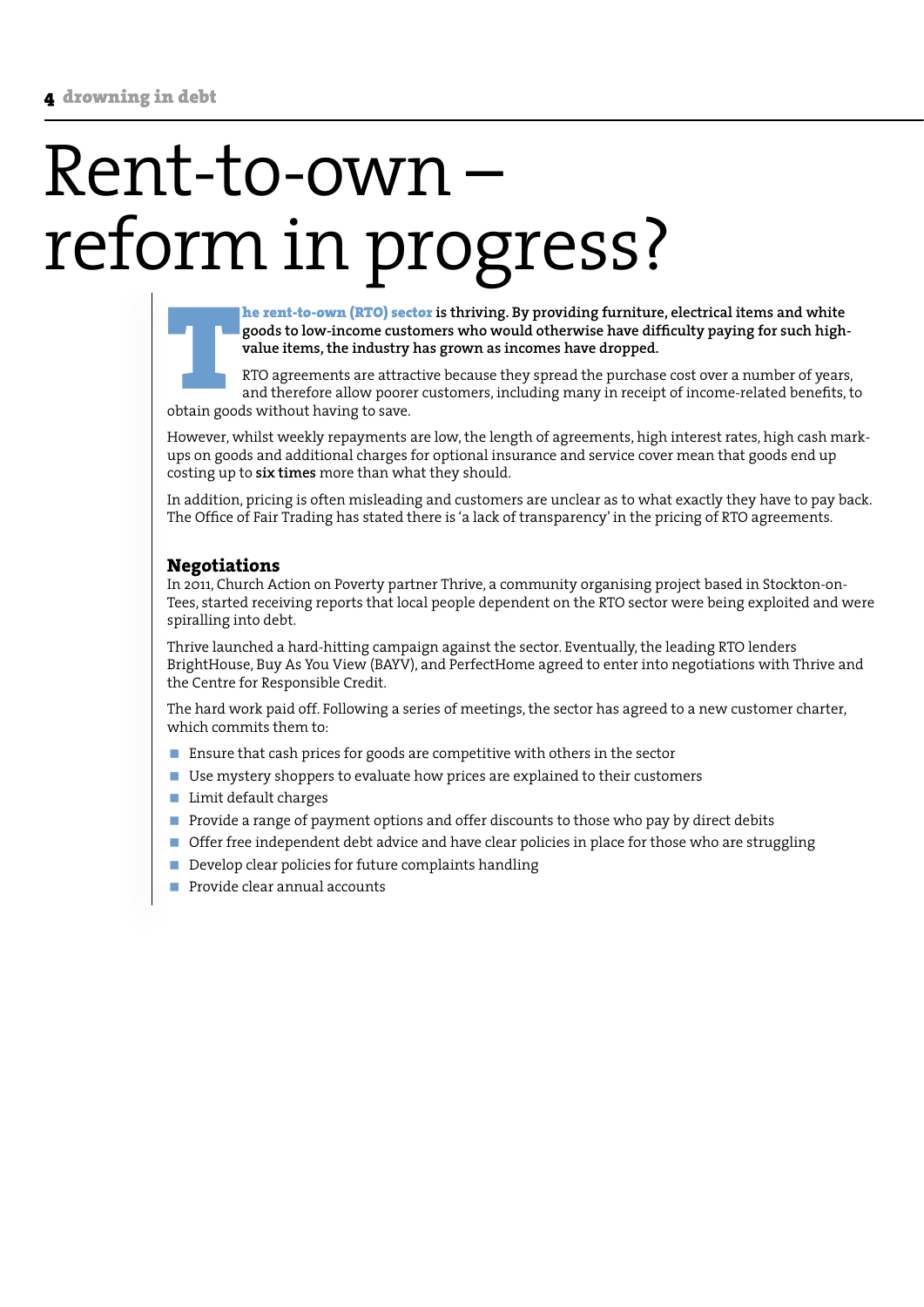#### **Case study: rent-to-own**

Mum-of-five Donna Allison, 28, of Thornaby, is a member of Thrive. Taking out doorstep loans and using rent-to-own companies had left her with large debts. But with Thrive's help, Donna has managed to pay off most of her loans, and is a money mentor.

**"Everyone I know has doorstep lenders – family, friends. They also use Buy As You View and PerfectHome. You don't have the money to save when you've got children or you're on benefits so you go to these places. But then you're paying a thousand pounds for a second-hand washer. Our fridge freezer is reconditioned. But it will still cost us just** 

**under a grand. I had bailiffs coming to the door, and red letters all the time. I was scared to answer the phone. I was getting depressed.** 

**They threatened to come and take my goods from me if I didn't pay. I was frightened.** 

**You'd get loan sharks in my neighbourhood coming to your door. You fall into it. They seem to target Christmas time, when they know people struggle. So you're going to take that money just to give your kids a good Christmas.** 

**They keep asking me if I would like another loan. But now I'm strong, and say no. I've started looking on second-hand pages on Facebook, and on Freecycle. If I needed something, before I'd be the type to just go out and spend, and not think about where the money is going.** 

**Now I feel much better in myself. I've got more money to spend on the children. And all the money that I would have given to those loan sharks I'm now saving."**



**Donna Allison lives in Thornaby and is a member of Thrive Teesside**

Everyone I know has

doorstep lenders –

### family, friends

#### **Credit sharing commitments**

Thrive and the Centre for Responsible Credit also held meetings and interviews with lenders, credit reference agencies, and users of high-cost credit, and carried out a review of current mechanisms for datasharing and their impact for low-income consumers.

In October 2012, BrightHouse started to share negative data on defaulted agreements. In 2012, they built on this to move to full data sharing arrangements with both Call Credit and Equifax. Most recently, they have signed an agreement to conduct full data sharing with Experian.

PerfectHome and BAYV are both in discussions with the Call Credit credit agency to start sharing data.

BrightHouse are now considering discounting the price of credit for its better customers. The use of data sharing has meant they now no longer take on high-risk customers, and have actually made savings as a result.

#### **Lower interest rates**

BAYV have introduced differential APR rates, ranging from 59.9% for a new customer paying by cash to 24.9% for existing good customers paying by direct debit. Various combinations in between are available, depending on how a customer pays, and if they are existing or new customers. They operate no late default fees.

PerfectHome now operate the lowest representative APR of 29.6% – and customers who pay by direct debit now receive an even lower rate of 24.9%. They operate a one-off late fee of £3.75.

BrightHouse have yet to introduce similar interest rates, and operate the highest in the market with a representative APR of 64.7%, which increases to 69.9% for some items.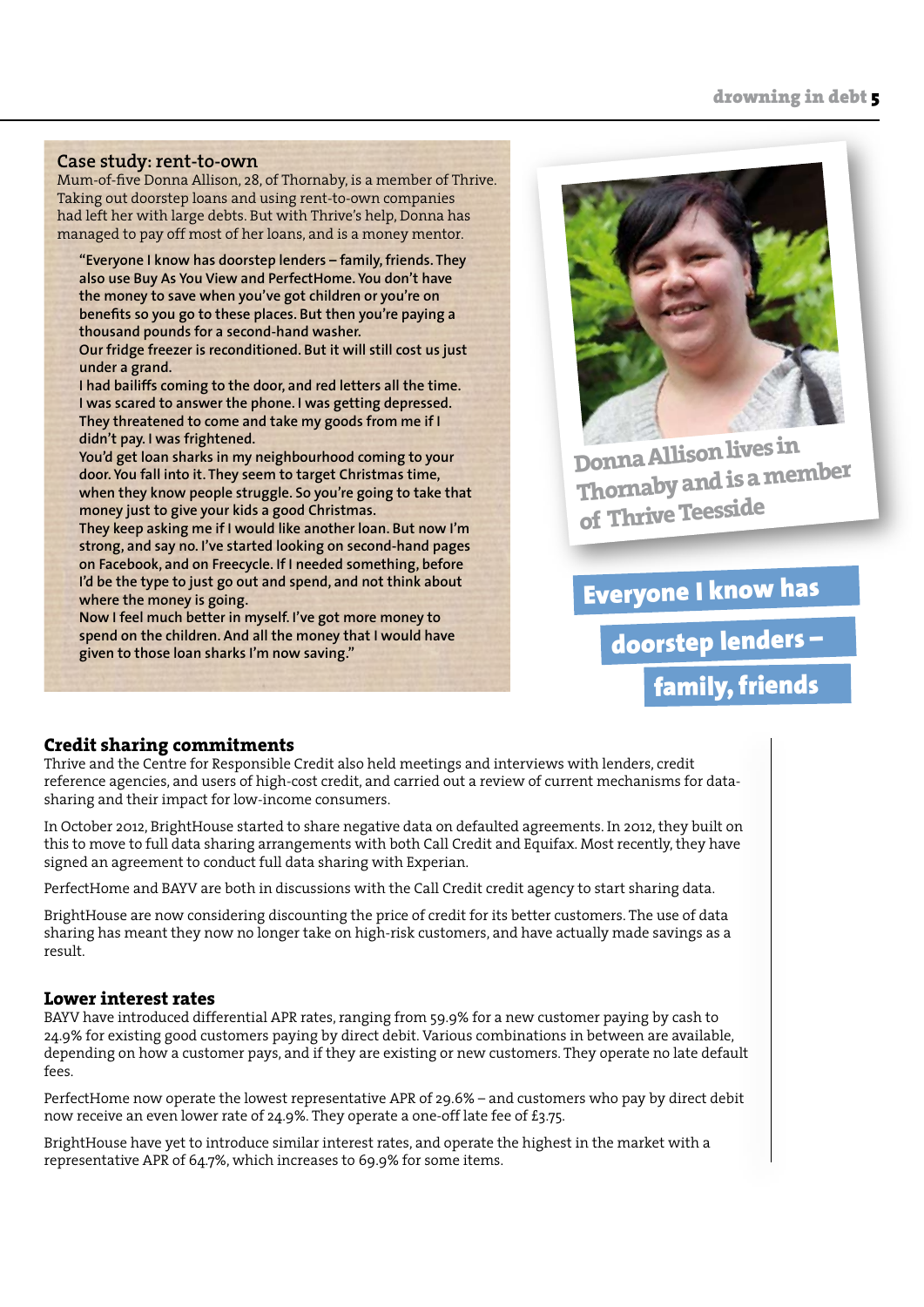#### **Company statistics**

The three main rent-to-own players – BrightHouse, PerfectHome, and Buy As You View – together made pre-tax profits this financial year of **£19.7 million – more than double the £9.83 million profit made in 2009–10.**

BrightHouse is the clear market leader, **with £8.3 million pre-tax profit this year, an increase of £8.5 million since 2008,** when they made a £200,000 loss.

PerfectHome, the second largest rent-to-own company, have seen the greatest profit growth. Their pre-tax profits have **soared by £13.4 million since 2008,** to turn round a loss of £6.2 million in 2008 to a profit of £7.2 million this year.

Buy As You View, the oldest RTO company first established in 1972, saw profits drop by £8.2 million between 2009 and 2012 – the height of the recession. But the last year has seen pre-tax profits increase sharply from 2011, with an increase of **£5.6 million.**

#### **Pre-tax profits**

|             | <b>BrightHouse</b> | PerfectHome | Buy As You View |
|-------------|--------------------|-------------|-----------------|
| $2009 - 10$ | 3.0                | 0.7         | 6.8             |
| $2010 - 11$ | 10.1               | 2.7         | 6.3             |
| $2011 - 12$ | 12.5               | 3.9         | $-1.4$          |
| $2012 - 13$ | 8.3                | 7.2         | 4.0             |

#### **Number of stores**

|         | <b>BrightHouse</b> | PerfectHome | Buy As You View             |
|---------|--------------------|-------------|-----------------------------|
| 2008–09 | 158                | 21          | N/A-payments home-collected |
| 2013    | 280                | 64          |                             |



**Graham Clarke is Chief Executive of RTO company Buy As You View**

I want to be able

to reward

good payers

#### **Case study: a voice from the industry**

Graham Clarke discusses why his company have become more responsible – and why others should do the same:

**"Thrive threw a lot of rocks at me. Do you just sit back and not respond? In my corporate life that was always seen as the best way to approach. I don't buy that. The model currently works like insurance; good payers subsidise bad payers. You pay the same whether you're a bad customer, or you've been a customer for 40 years. But I want to be able to reward good payers. That isn't some soft-hearted approach; this is business. I want to keep good customers.** 

**As a consequence of that we are one of the first companies in the sector to offer differential pricing. My existing customers pay a lower APR than new customers. We still have a high APR; but it's a high cost to collect. The company never used to do direct debits.** 

**The Office of Fair Trading (OFT) had made some recommendations about data sharing. But from that recommendation there was very little that had been done. Coming together with Thrive helped as a catalyst to get round the table and start moving towards that.**

**One of the frustrations from both sides of the table is how difficult that is. There's no specific legislation to allow data sharing to happen. But it has made the OFT see there that there is a groundswell both from consumers and businesses.** 

**It is a piece of PR. But that's not been the driver. We've seen that this has been good for us; it's helped us improve. We are absolutely prepared to make more changes in the future."**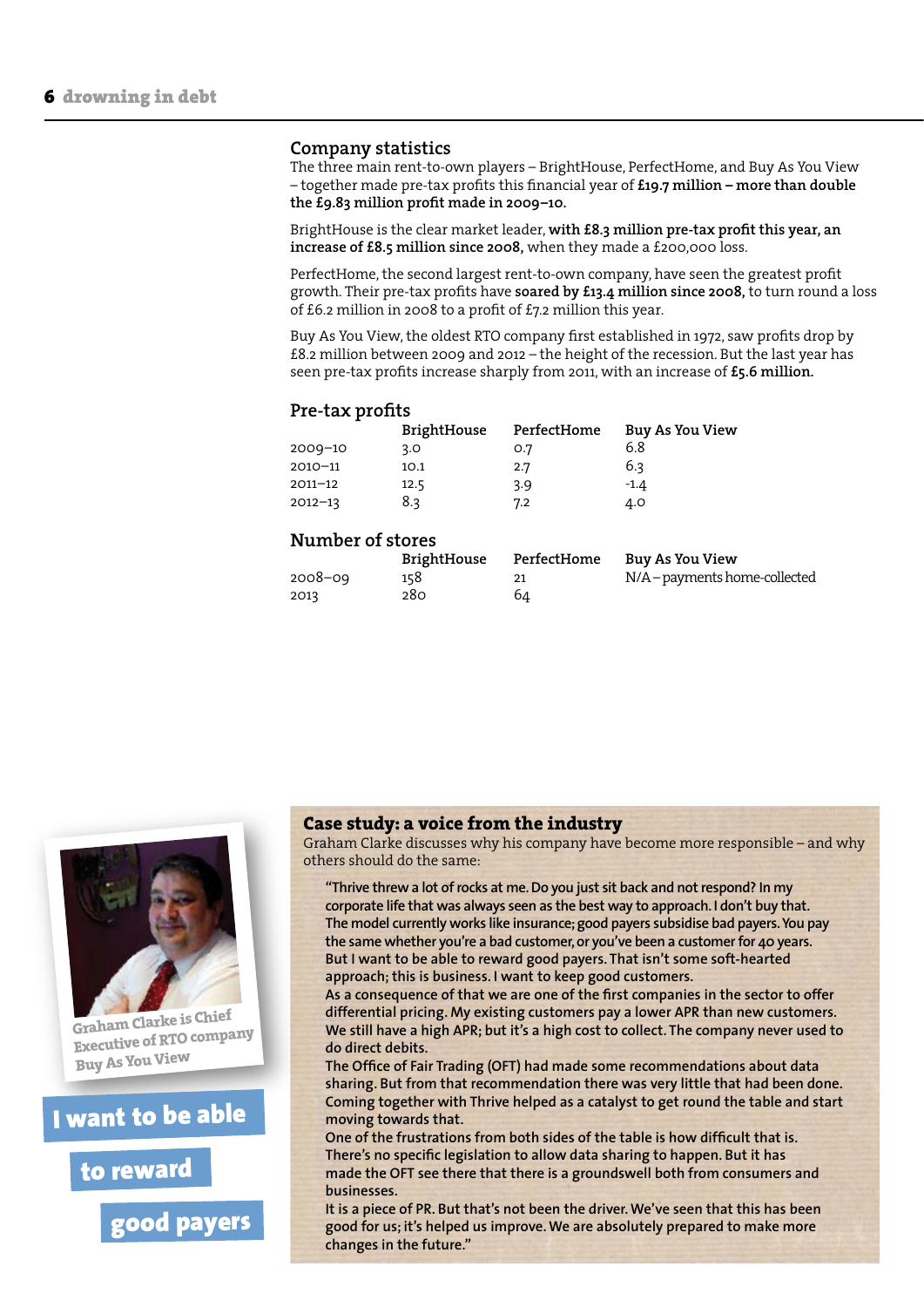#### **Price comparisons**

The cash price the RTO sector sells at is already hugely inflated – even before interest.

Some items sold by market leader BrightHouse cost almost **FOUR times** the price of the same goods on the high street or from an online retailer.

A six-seater sofa from Sofaland costs **£660** – whereas an equivalent item from BrightHouse costs **£2113.26.**

Add on BrightHouse's 64.7% interest, and this sofa ends up costing **£4056.00**. More than a good quality second-hand 2006 Volkswagen Golf car, **SIX TIMES** the price of the Sofaland equivalent, and **NINE TIMES** the cost of a similar item on eBay.

Both PerfectHome and Buy As You View offer a lower interest rate of for reliable payers.

Yet their cash prices are still **more than DOUBLE** the high street equivalent, and their normal interest rates bump prices up to between **THREE to FOUR** times the retail price.

A person buying the four items listed below on eBay – instead of BrightHouse – would make a saving of **£5,870.25. (NB** The cheapest items available in each range were used for the comparison.)

#### **Washing machine**

#### *Difference between eBay and BrightHouse price = £797.02*

**BrightHouse:** Hotpoint 7kg washing machine (£487.68 + APR 64.7% (payments of £6 per week for 156 weeks)) = **£936.00**

**PerfectHome:** Hotpoint 7kg washing machine (£356.99 + APR: 29.6% (payments of £3.28 for 156 weeks)) = **£511.68**

**Buy As You View:** Valueline reconditioned washing machine  $(f251 + APR: 59.9\%$  (payments of £3.11 for 130 weeks)) =  $f404.30$ 

**Appliances Online:** Hotpoint 6kg washing machine = **£235**

**eBay:** Used Hotpoint 7kg washing machine (Buy It Now price £99.99 + two-year warranty £23.99 + £15 delivery in local area) = **£138.98**

#### **Six-seater corner sofa**

#### *Difference between eBay and BrightHouse price = £3,606*

**BrightHouse:** Six-seater corner Serena reclining sofa (£2113.26 + APR 64.7% (£26 a week for 156 weeks)) = **£4,056.00 PerfectHome:** Cassis recliner corner suite ( £1,846.99 + APR 29.6 % (£16.99 a week for 156 weeks))= **£2,650.44 Buy As You View:** Worldwide Mandy leather suite (£1,449.99 + APR 59.9% (£14.65 a week for 208 weeks)) = **£3,047.20 www.sofaland.com:** Alexander six-seater corner sofa = **£660 eBay:** 10ft by 7ft leather corner sofa (Buy It Now price)= **£450**

#### **24-inch flatscreen TV**

#### *Difference between eBay and BrightHouse price = £430.22*

**BrightHouse:** Baird 24-inch TV (£330.73 + APR 64.7% (3.70 a week for 156 weeks)) = **£577.20**

**Buy As You View:** Refurbished Value Line TV (£294.00 + APR 59.9% (£3.65 a week for 130 weeks)) = **£474.50**

**PerfectHome:** Laurus 24-inch TV (£239.99 + APR 29.6% (£2.21 a week for 156 weeks)) = **£344.76**

**Argos:** Bush 24-inch TV = **£149.99**

**eBay:** Used Baird 24-inch TV (£139.99 + £6.99 postage) = **£146.98**

#### **Basic laptop**

#### *Difference between eBay and BrightHouse price = £1,037.01*

**BrightHouse:** Samsung gold notebook bundle (£741.14 + APR 69.9% (£11.50 per week for 104 weeks)) = **£1,196.00 PerfectHome:** Dell Convertible laptop (£568.79 + APR 29.6% (£6.99 per week for 104 weeks)) = **£726.96**

**Buy As You View:** Valueline refurbished laptop (£294.00 + APR 59.9% (£3.65 per week for 130 weeks)) = **£474.50**

#### **Argos:** Dell Inspiron laptop= **£329.99**

**eBay:** Seller refurbished Dell Latitude D410 laptop (£99.00 + 2-year warranty £59.99)) = **£158.99**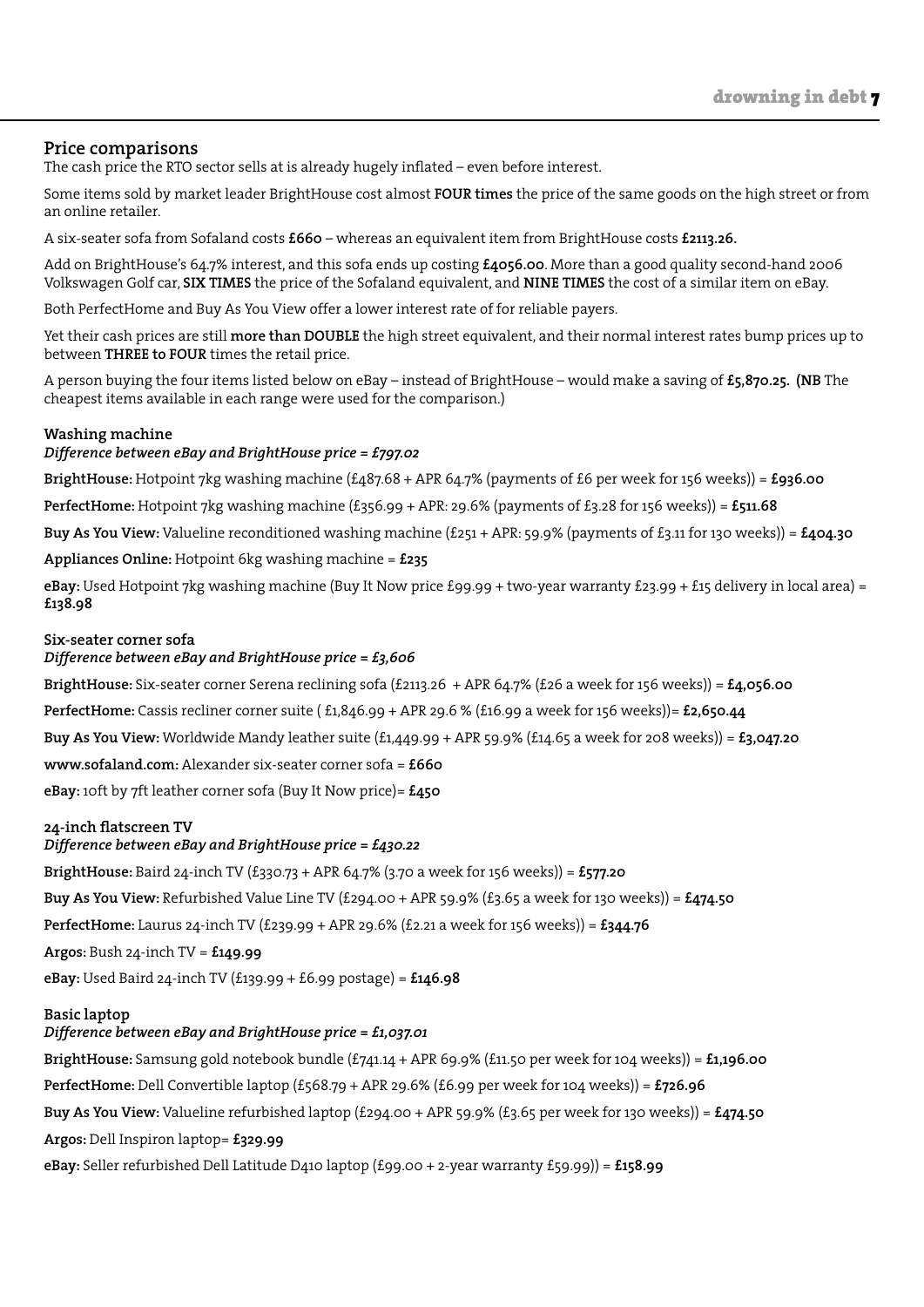### Payday lending: the failure of self-regulation

**debt which has hugely damaging human, social and financial costs.**

With 240 lenders operating from 1,238 locations and employing more than 4,842 employees, the sector is the biggest growing of the high-cost credit market.6

**ayday lending** is pernicious, predatory, and has the ability to very quickly trap people with rapidly escalating debt which has hugely damaging human, social and financial costs.<br>With 240 lenders operating from 1,238 loca The Office of Fair Trading (OFT) estimates that the payday market more than doubled between 2009 and 2012, shooting up from £900 million to £2.2 billion – the equivalent of 8.2 million new loans. The top dozen payday lenders – one charging interest rates of more than 7,000 per cent – made almost £1 billion in the last 12 months.

In September, Wonga, the market leader, reported pre-tax profits of £84.5 million for 2012. In the same year they lent £1.2 billion, an increase of 68 per cent on the previous year, and approved 10,400 loans a day. 8

Yet the OFT says 'irresponsible lending' throughout the sector is widespread, and around 2.7 million payday loans could not be repaid on time, or at all, in 2011–12.

One million families are being forced to take out payday loans every month as they struggle to meet the rising cost of living. Nearly 400,000 of them use the high-cost loans to pay for essentials such as food and fuel, and a quarter need the money to pay off existing credit.

More than a quarter of payday loans are 'rolled over' by borrowers unable to pay them back, which means they are forced to take out new credit and spiral further into debt. Yet these are the people who are funding the big profits. Half the industry's income comes from the default charges and additional interest earned by refinanced loans.

The StepChange debt charity says those who come to them for help typically have three payday loans, and are normally' maxed out' on credit cards and overdrafts before they even apply for a payday loan.<sup>12</sup>

More than 150 debt advisers who responded to a survey by the OFT said the loans were unaffordable from the outset, and had severe doubts over whether or not lenders ever assessed whether borrowers could even afford to pay the loans back. Indeed, a third of loans are repaid late or not paid back at all.

Half of all payday loan transactions – including all of Wonga's – are now reported to credit reference agencies. The OFT's 2012 Irresponsible Lending Guidance stipulates that payday loan companies should use the data to assess whether or not borrowers can afford to pay back their loans. Yet the National Audit Office agrees has confirmed that payday companies simply ignore the guidance.

Over one in five (28 per cent) do not conduct affordability assessments for new customers. One in three (35 per cent) fail to do so for each new loan. More than three quarters (78 per cent) of payday lenders fail to conduct an affordability assessments every time a loan is rolled over. Almost a third of lenders confirmed to the OFT that they would roll over loans an average of four times – and in some cases as many as 12.

In fact, the Centre for Responsible Credit has stated that, without tough regulation, credit information sharing may result in firms deliberately choosing to lend to people with a high level of existing debt.

The Financial Conduct Authority, who are due to take over the regulation of the payday loans sector from April 2014, has already provided a welcome response to some of these unscrupulous practices.

From July 2014, only those who can afford to repay a payday loan will be granted one. New restrictions will limit the number of times a loan can be refinanced to two, and lenders will be limited to two unsuccessful attempts to withdraw cash. They will be banned from trying to collect just part of the planned repayment.

Lenders will also have to publish risk warnings on adverts and provide information on free debt advice to anyone who wants to roll over a loan. Current guidance on checking whether a borrower can afford a loan before making it will become binding rules.

However, the Government still opposes a cap on the amount payday lenders can charge. We accept that a decision on how a cap would be implemented would require careful deliberation. There are many factors to consider, including whether the cap would be variable or fixed, and how the amount lent would be measured against a borrower's income.

We believe, however, that such a limit is absolutely necessary to curb the most irresponsible payday lenders. Otherwise, the sector will continue to levy exorbitant interest rates, and drive people into debt.

#### **What it costs**

This is what it costs to take out a £400 payday loan from the top five lenders*:*

**Wonga:** Representative APR 5853% x 30 day term *=* **£555.54** 

**Kwikquid:** Representative APR 1990% x 30-day term = **£500**

**The Money Shop:** Representative APR 2961.4% x 28-day term = **£519.96**

**PayDay UK:** Representative APR 2610.15% x 28 day term = **£519.80**

**PayDay Manager:** Representative APR 2370.92% x 28-day term = **£519.80**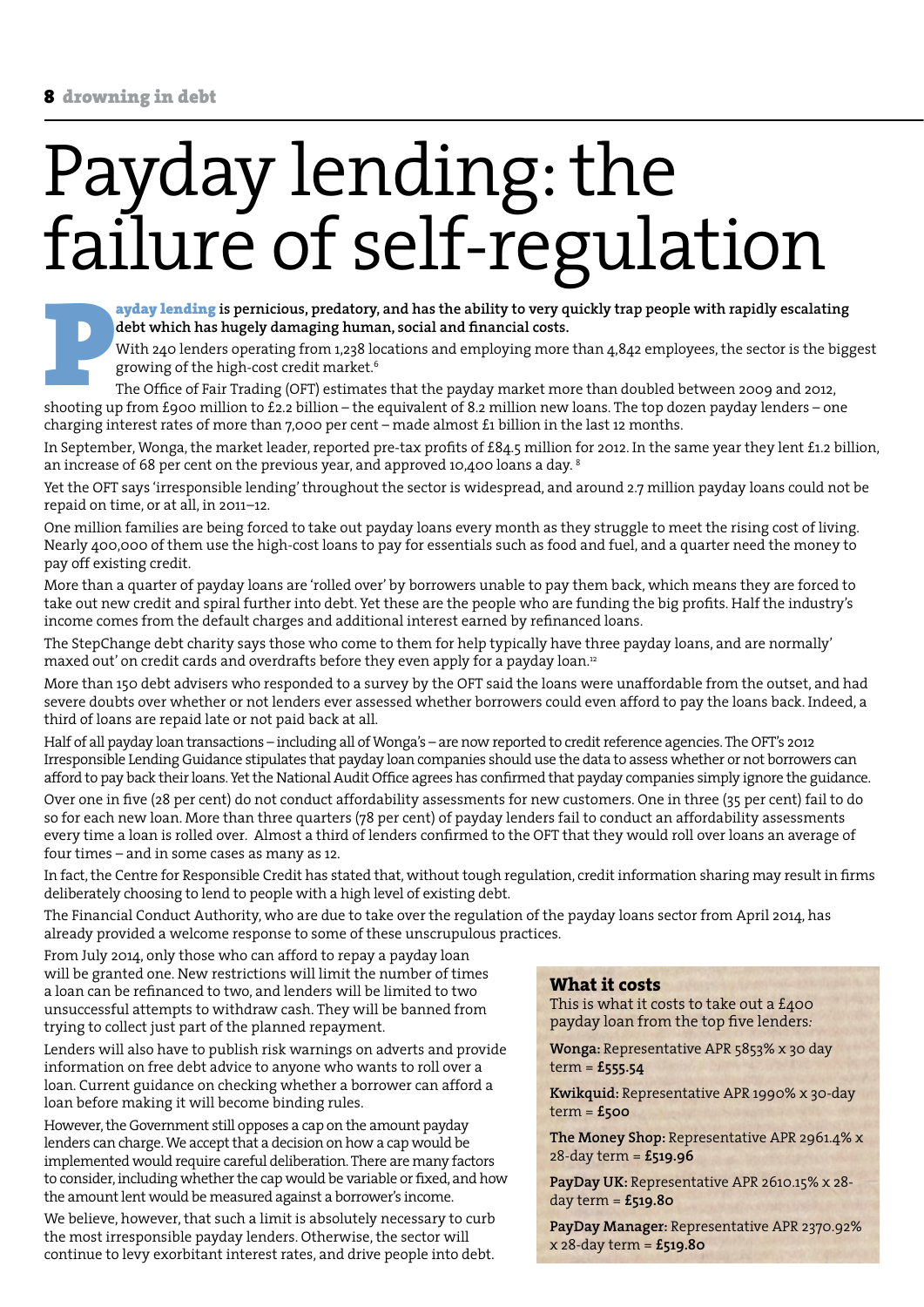### Doorstep lending: hidden debts

**Foorstep lending is an almost hidden form of high-cost credit.**<br>
It operates via door-to-door collection, and although loans are the and paid back over longer periods of time than payday loans,<br>
very often end up paying a It operates via door-to-door collection, and although loans are typically larger – £250 to £760 – and paid back over longer periods of time than payday loans, the interest means that lenders very often end up paying almost double the cost of the original loan.

In 2006, the Competition Commission estimated that £1.3 billion worth of doorstep loans were lent. In 2010, there were 2.3 million customers, with 2.93 million loans handed out by the four main doorstep lenders in 2012.

Yet the customers of doorstep lenders are at the very bottom of the income scale. Only a third of all door step lenders live in a household with a full-time earner. Most are women, with around half aged 50 or over, and most live in social housing.18

Poor credit records and low incomes mean many do not have any access to mainstream lending. A 2006 Competition Commission inquiry found that a lack of effective price competition in the sector was costing some of the poorest consumers £75 million a year.

In addition, doorstep lenders use other high-cost credit products – such as shopping vouchers, credit cards, hire purchase loans and motor finance – to generate business, piling additional debts onto their borrowers.

But the recession has hit the sector hard. Provident Financial and S&U plc – the other main player in the market – have actually committed to tightening their criteria for lending.

In 2011, only around one in five new applications were being accepted, compared to around one in three in 2008.19 But disappointingly, there is no evidence that these profits have been passed on to lower-income customers.<sup>20</sup>

And at a time when it has stated its commitment to a more cautious approach to lending, doorstep lending's main player, Provident Financial – which has 2.7 million customers – has actually been gradually increasing its prices. 21

In 2009, a new 52-week £100 loan was introduced, and charged £82 interest – a huge hike on the previous £65 charge.<sup>22</sup>

OFT recommendations that doorstep lenders share repayment data to help their customers access cheaper, mainstream credit appear to have been ignored, ensuring that their dependence on high-cost credit is maintained. 23 The sector remains in urgent need of reform.

#### **What it costs**

This is what it costs to borrow £100 from the main doorstep lenders:

- **Mutual Clothing and Supply: £140 payable on a 51-week loan.** APR 104%
- Universal Cash Loans: £144 payable on a 36-week loan. APR 197.9%
- **Shopacheck Financial Services: £175 payable on a 51-week loan.** APR 254.5%
- **Provident Personal Credit: £182 payable on a 52-week loan.** APR 272.2%

A £300 loan over 52 weeks from Provident Financial homecollected at 272% APR costs £246 in interest.

The same loan from a credit union at the maximum 26.8% APR costs £38 in interest – a difference of £208.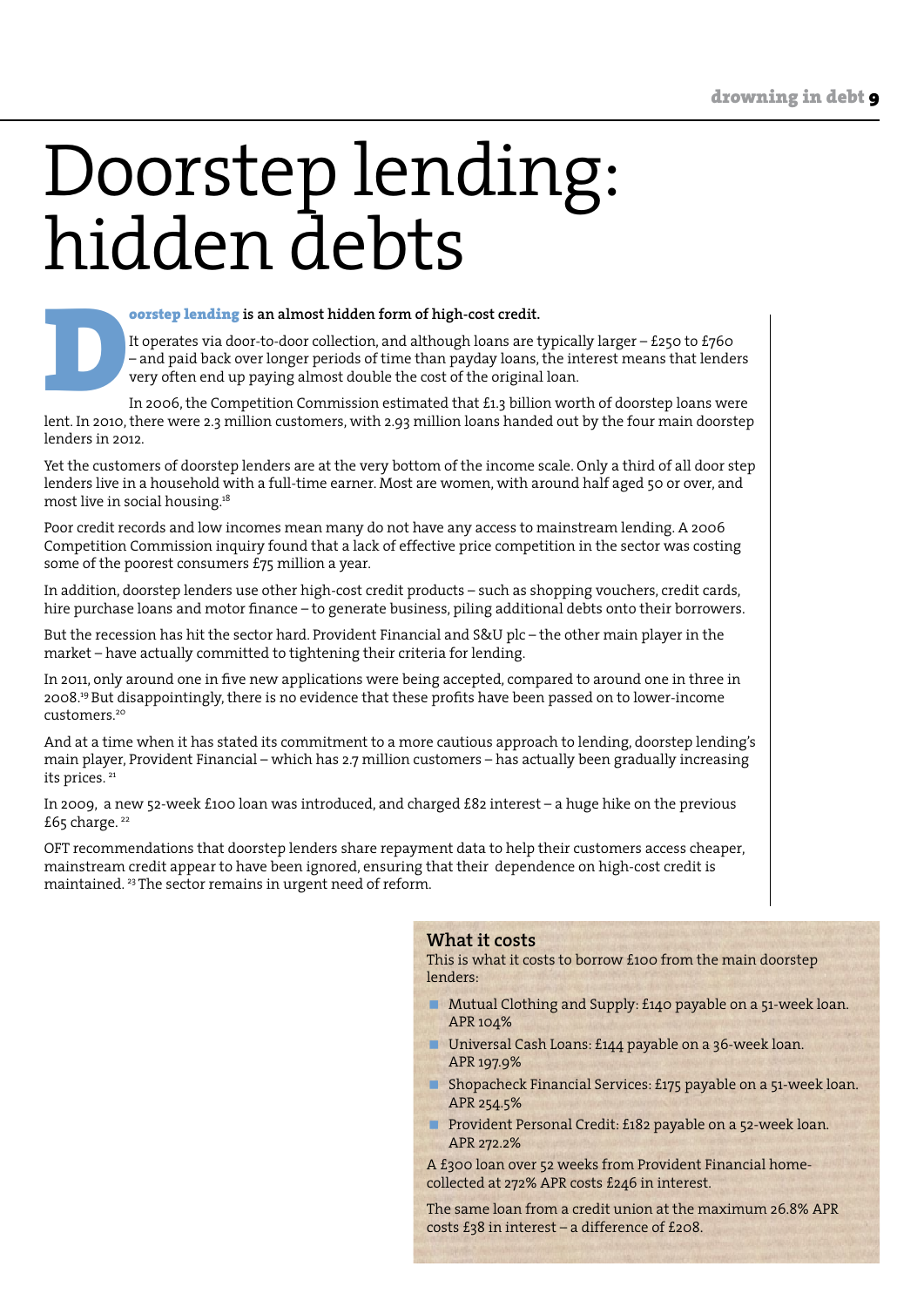### Credit sharing – a solution?

**Example 18 Seen normal for some time**, data sharing in the high-cost credit market does not happen in same way.<br>Both the Office of Fair Trading (OFT and the Department for Business, Innovation and Skills (DBIS) have ident been normal for some time, data sharing in the high-cost credit market does not happen in the same way.

Both the Office of Fair Trading (OFT and the Department for Business, Innovation and Skills (DBIS) have identified that data sharing would:

- **Lower exorbitant interest rates**
- Increase competition in credit markets, therefore reducing the price paid by consumers with good repayment records
- Help lower-income consumers build up a good record; thereby enabling them to access more mainstream lending sources, like banks
- Help consumer credit firms to become more responsible

However, Church Action on Poverty and the Centre for Responsible Credit believe that developments have been far too slow.

Companies claim that by focusing on customers with low risk credit, other, lower income customers will be excluded.

In reality, firms continue to target high risk customers as they pay the highest default charges – so many have a strong financial incentive to ignore requirements to lend responsibly.

Even if they did focus on the lower-risk customers, a lack of competition within the sector means there is no guarantee that any savings would be passed on to customers.

Data sharing will only stop debt if firms they use it to focus on lower risk customers; and pass on the benefits of better payments with cheaper prices.

Yet despite the OFT recommending way back in 2010 that borrowers have a responsibility to lend in a 'sustainable' way, many have yet to define a 'line in the sand' concerning what is acceptable.

The OFT and the FCA should be working with the credit ratings agencies to use official income and standard of living data to calculate standardised affordability criteria that can be applied to all potential borrowers.

These assessments would ensure that debt repayments would be low enough to prevent customers from being unable to afford their living costs.

Currently, the Standing Committee of Repricocity (SCOR) – the committee which oversees credit sharing – needs to give permission before releasing data collected by the credit rating agencies to the Government and regulatory bodies.

SCOR needs to be more open so that policy makers and regulators can better use the data to create better regulation.

SCOR also needs to actively involve consumer agencies in their work, and change the way they report so it is easier to differentiate between 'good' and 'bad' payers.

### **The UK high-cost credit market is now worth over £7.5 billion**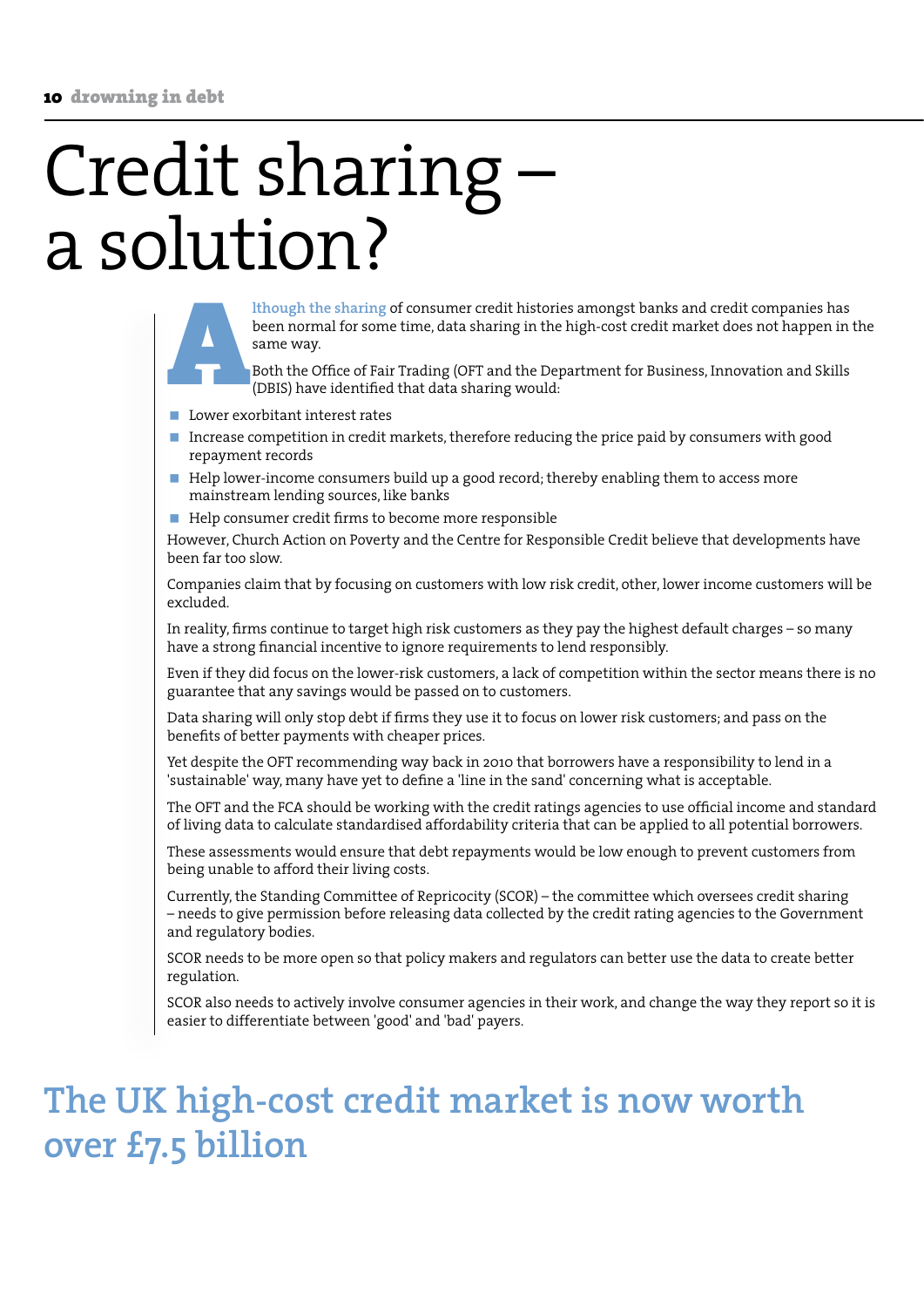## Endnotes

- http://www.publications.parliament.uk/pa/ cm201314/cmhansrd/cm130905/debtext/130905- 0003.htm **1�**
- http://www.resolutionfoundation.org/media/ media/downloads/Financial\_Exclusion.pdf **2�**
- The Children's Society (http://www. childrenssociety.org.uk/news-views/ press-release/report-decline-support-leavesstruggling-families-few-options) **3�**
- https://www.gov.uk/government/uploads/ system/uploads/attachment\_data/ file/137623/13-703-government-response-to-thebristol-university-report-on-high-cost-credit.pdf **4�**
- Does increased credit data sharing really benefit low income consumers? The Centre for Responsible Credit, February 2013 **5�**
- http://www.cfa-uk.co.uk/information-centre/ payday-facts-and-research/payday-facts-andresearch/the-payday-lending-market.html **6�**
- http://www.thebureauinvestigates.com/ **7�** blog/2013/09/05/payday-loans-companiescharging-up-to-7000-experience-huge-growth/
- http://www.openwonga.com/uk/news-andviews/view/wongas-annual-report-2012 **8�**
- OFT, Payday lending compliance review: final report, http://www.oft.gov.uk/shared\_oft/ Credit/oft1481.pdf **9�**
- http://press.which.co.uk/whichpressreleases/ **10�** which-calls-for-a-crackdown-on-irresponsiblelending/
- http://www.oft.gov.uk/shared\_oft/Credit/ **11�** oft1481.pdf
- Does increased credit data sharing really **12�** benefit low income consumers? The Centre for Responsible Credit, February 2013
- ibid **13�**
- http://www.oft.gov.uk/shared\_oft/Credit/ **14�** oft1481.pdf
- Does increased credit data sharing really **15�** benefit low income consumers? The Centre for Responsible Credit, February 2013
- ibid **16�**
- ibid **17�**
- https://www.gov.uk/government/uploads/ **18�** system/uploads/attachment\_data/ file/136548/13-702-the-impact-on-business-andconsumers-of-a-cap-on-the-total-cost-of-credit. pdf
- http://www.providentfinancial.com/files/ **19�** reports/ar2012/\_assets/downloads/PDF/PFG\_ Annual\_Report\_2012\_Full.pdf
- Does increased credit data sharing really **20�** benefit low income consumers? The Centre for Responsible Credit, February 2013
- ibid **21�**
- ibid **22�**
- ibid **23�**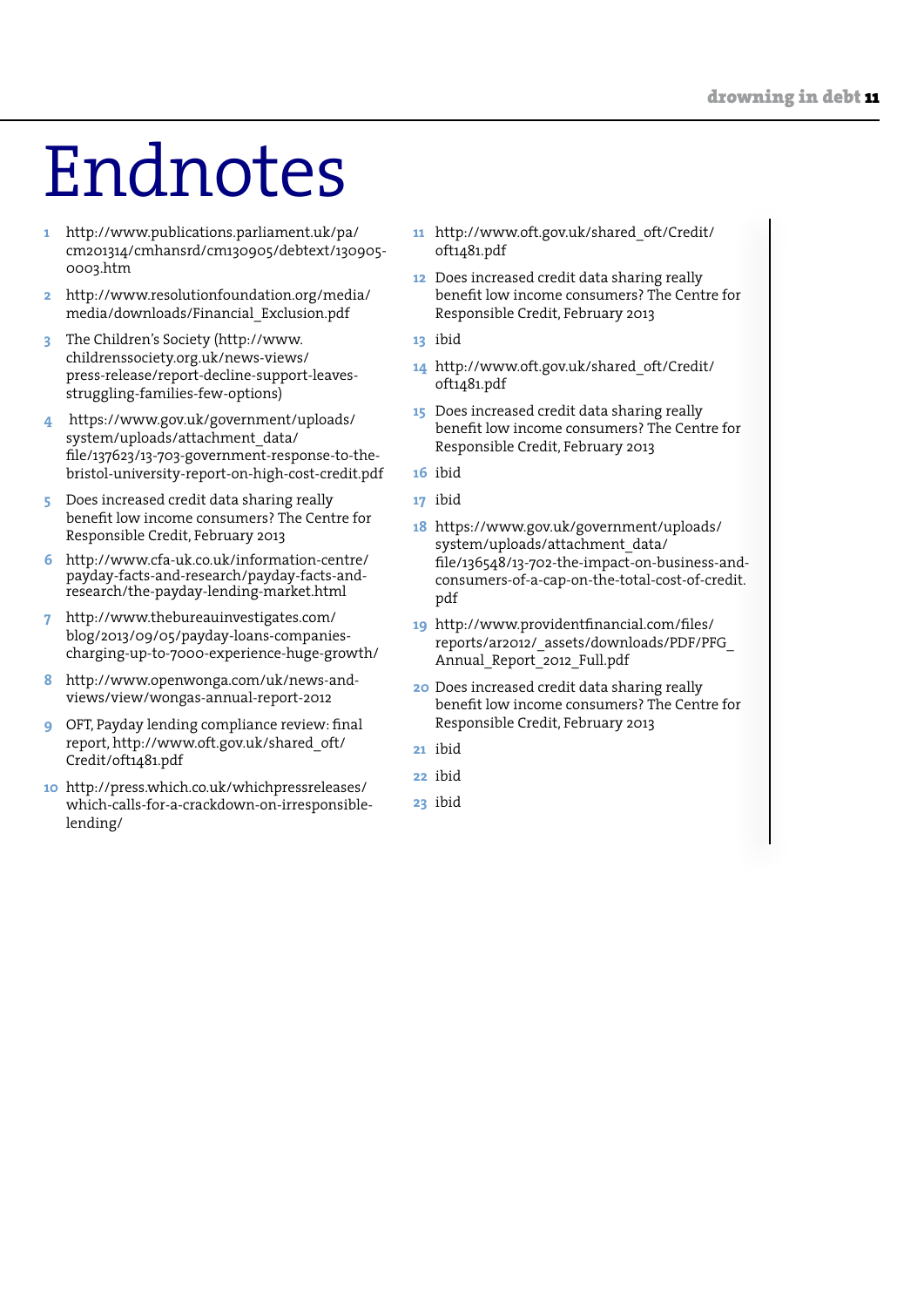## Pray and reflect

If you're part of a church, you could run a session of prayer and reflection about debt – and use it to generate support for wider action. This could be a particularly helpful approach if your church runs house groups or Bible study groups.

At the start of the session, summarise some of this report's findings and recommendations, then give out copies of the readings below. Ask participants to read the passages aloud. Reflect as a group: What do these passages say about those for whom debt is a daily reality and how such people should be treated? Then ask participants to get into groups of two or three, discuss one of the passages, and reflect on its relevance in today's world in light of this campaign and report.

Ask people to feed back their reflections to the whole group and discuss any emerging common themes. You will need to facilitate this with some care.

Based on what has been discussed, the group now needs to decide what they, and the church as whole, could do. Share with them some of the ideas for action in this report, and brainstorm what would work best in your context and with the available resources. Don't be too concerned as to whether or not what you are identifying is achievable at this point – rather, allow people the space to share their thoughts and ideas.

#### **Reflections**

**We cannot allow it to get around that debt is only a problem for people far away. We need to face the reality of debt, both the unnecessary debt of flamboyant lifestyles and the burden of debt faced by those who cannot survive without it. We need to analyse the economic pressures and systems that lead to such indebtedness.**  *Peter Selby, former Bishop of Worcester*

**At the end of every seventh year you are to cancel the debts of those who owe you money. This is how it is to be done. Everyone who has lent money to a fellow lsraelite is to cancel the debt; he must not try to collect the money; the Lord himself has declared the debt cancelled.** *Deuteronomy 15:1–3*

**Kath took out hire-purchase agreements to buy a washing machine and other items of furniture. With the repayments adding up to £171 every fortnight, plus extra charges, Kath had to take out other loans to pay for everyday essentials. The debts began to spiral out of control. Kath believes the loan companies acted irresponsibly; when she got close to paying off one loan, they would say "Now you're down to £100, we can offer you another £200." Kath suffers from depression and says, "It was like a drug. If they offer it you're going to take it... I couldn't say no to them. They played to my fears."** 

**She no longer had any spare money for food, fuel and clothes. She sometimes had to turn to a food bank to feed her family, and she could not afford heating – having to use four or five blankets on the bed at night and worsening her asthma. Kath says: "I'm just trying to let people know not to take debt on if they can't afford it. In the end, it's like a weight on you. You can't sleep, you can't eat properly, you're crying all the time, and you just daren't answer the door to people. " Drowning in Debt** *(Church Action on Poverty, 2013)*

**Listen to this, you that trample on the needy and try to destroy the poor of the country. You say to yourselves, "We can hardly wait for the holy days to be over so that we can sell our corn. When will the Sabbath end, so that we can start selling again? Then we can overcharge, use false measures, and tamper with the scales to cheat our customers. We can sell worthless wheat at a high price. We'll find a poor man who can't pay his debts, not even the price of a pair of sandals, and we'll buy him as a slave."**  *Amos 8:4–6*

**The credit union was another essential part of the neighbourhood. Credit is now an everyday part of life in Britain, whether it be loans to companies or individuals. One of the extra disadvantages of places like Easterhouse is the difficulty in obtaining low-interest credit. No mainline banks operate in Easterhouse, and it is served by just one branch of the TSB. Many residents therefore turn to "the Provvy man" (Provident), catalogue firms and private legal money-lenders, all of whom charge high interest rates. In addition there are the illegal moneylenders – the loan sharks – who lend to anyone, with no questions about credit ratings, no forms to be completed, and immediate cash in hand. Fare Dealings** *by Bob Holman (Community Development Foundation, 1997)*

**Whenever you are in doubt or when the self becomes too much with you, try the following expedient: Recall the face of the poorest and most helpless person you have ever seen and ask yourself if the step you are contemplating is going to be of any use to him or her... Then you will find your doubts and yourself melting away.**  *Gandhi*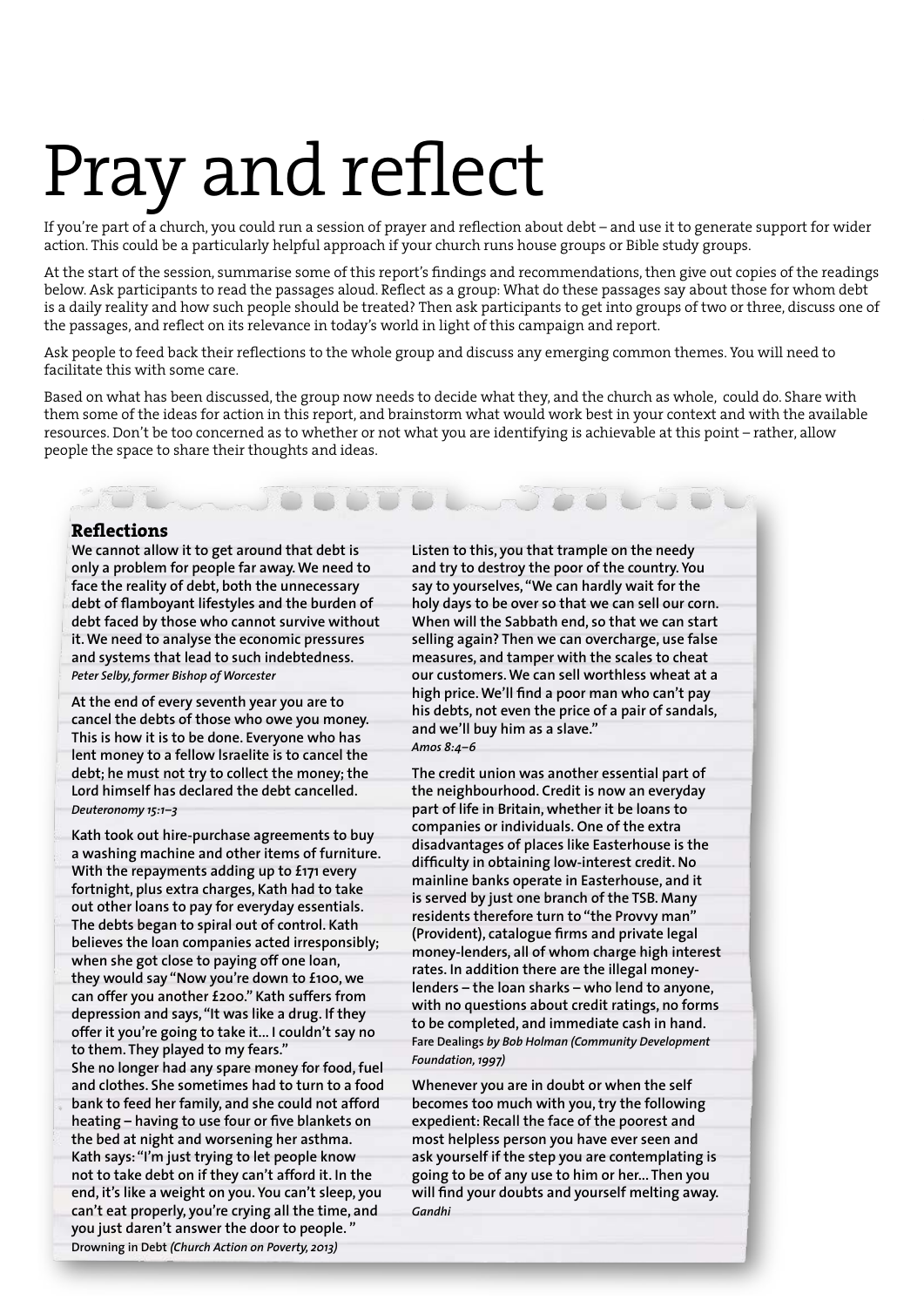## About us

**Church Action** on Poverty

The gap between rich and poor in the UK is greater now than at any time in the past 50 years. The UK is one of the most unequal countries in the industrialised world.

With support from many national Christian denominations and agencies, Church Action on Poverty is campaigning for changes which would Close the Gap and build a more equal society. Happier. Healthier. Safer. Fairer.

One result of the unjust division in our society is a 'Price Gap'. People on low incomes pay more for everyday goods and services (such as food, fuel and finance) than wealthier people do. This 'Poverty Premium' costs the average low-income family an extra £1,300 every year.

We invite anyone concerned about these injustices to work with us to Close the Gap. Visit www.church-poverty.org.uk to find out how you can become part of the campaign by Giving, Acting or Praying.



Thrive is an action-research and campaigning organisation based in Stockton-on-Tees, working in deprived areas for the wellbeing of the communities, in partnership with Church Action on Poverty.

Thrive undertakes community organising to train local people who are not part of decision-making structures so that they can make a real difference in their communities.

Over the past five years, Thrive has worked intensively with local people who are indebted to high-cost lenders, helping them to access affordable sources of credit and to speak out against exploitative practices.